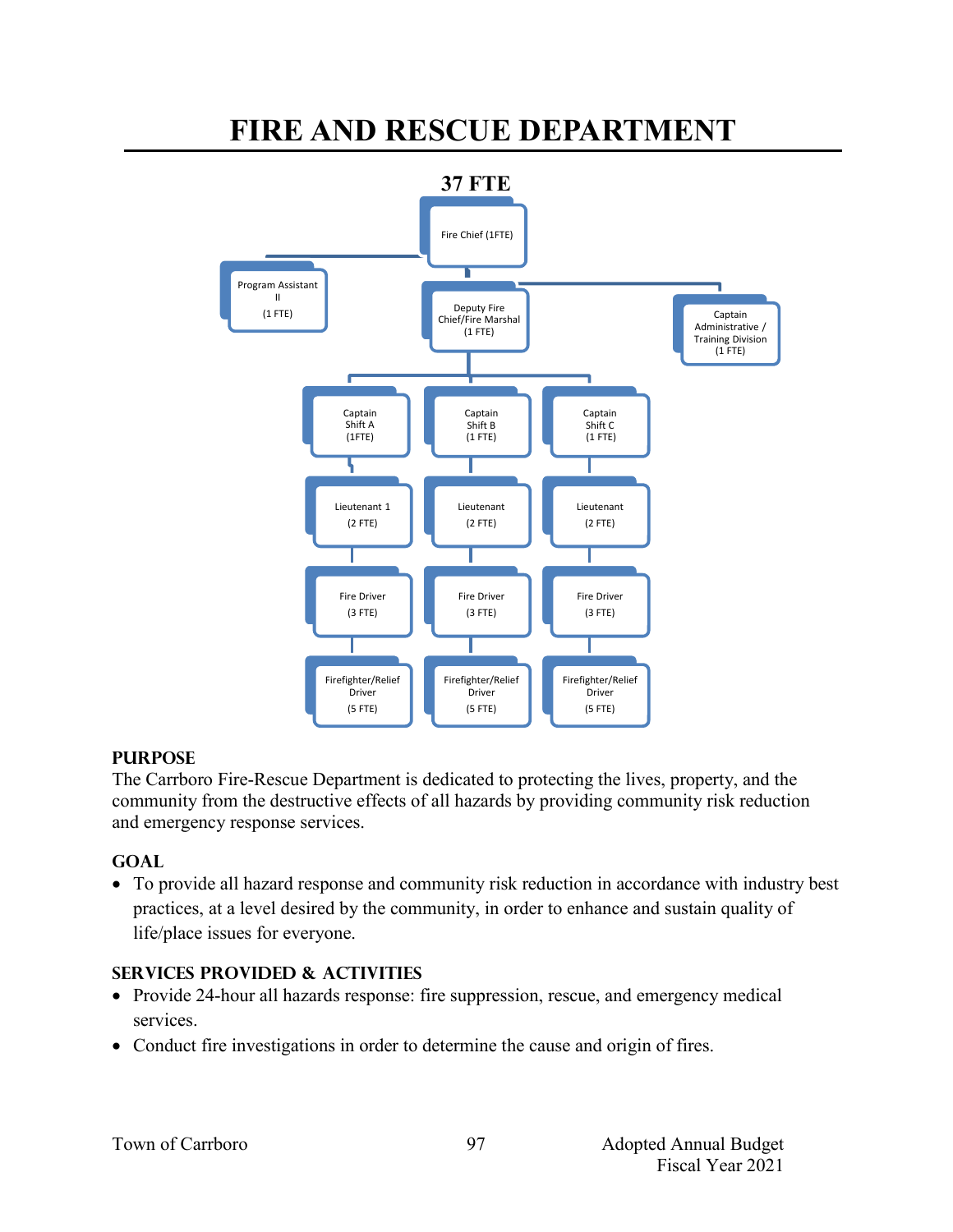- Provide community risk reduction programs: code enforcement, plan review, fire prevention education, CPR and First Aid classes, Child Safety Seat program, and smoke alarm installations.
- Partner with Orange County EMS on risk reduction programs related to EMS.
- Provide fire prevention and code enforcement by performing fire inspections in accordance with the NC Fire Code.

# **PREVIOUS YEAR ACCOMPLISHMENTS**

- Continued implementation of a comprehensive training plan with learning objectives and corresponding evaluations to ensure the department meets ISO training requirements.
- Continued monthly review of training records for ISO training hour requirements.
- Continue to evaluate resource deployment
- Continued evaluation of community risks/hazards and development of programs to meet identified risks.
- Continued partnership with the Relief Fund to supplement the annual physical budget to provide a more in-depth annual NFPA physical for Fire-Rescue personnel. The enhanced physical through Life Scan is able to identify conditions before personnel experience symptoms.
- The Fire-Rescue Department developed and implemented policies and procedures to reduce personnel exposure to carcinogens on fire incidents.

# **UPCOMING FISCAL YEAR OBJECTIVES**

- Develop procedures utilizing an outside testing vendor for entrance exams and promotional exams.
- Identify potential grant funding sources for future purchases.
- Expand automatic response areas with neighboring fire departments. This will help ensure an expedient response time as the closest apparatus will respond.
- Conduct community risk analysis to identify hazards and develop / adjust community risk reduction interventions to address identified risks.
- Conduct quarterly training with mutual/auto aid organizations to maintain or improve the Town's current ISO rating.
- Conduct all scheduled inspections to identify and address life safety violations in order to maintain a safe environment for community members.

# **TOWN COUNCIL PRIORITIES**

Protect historic neighborhoods and maintain Carrboro's unique identity. Enhance and sustain quality of life/place issues for everyone.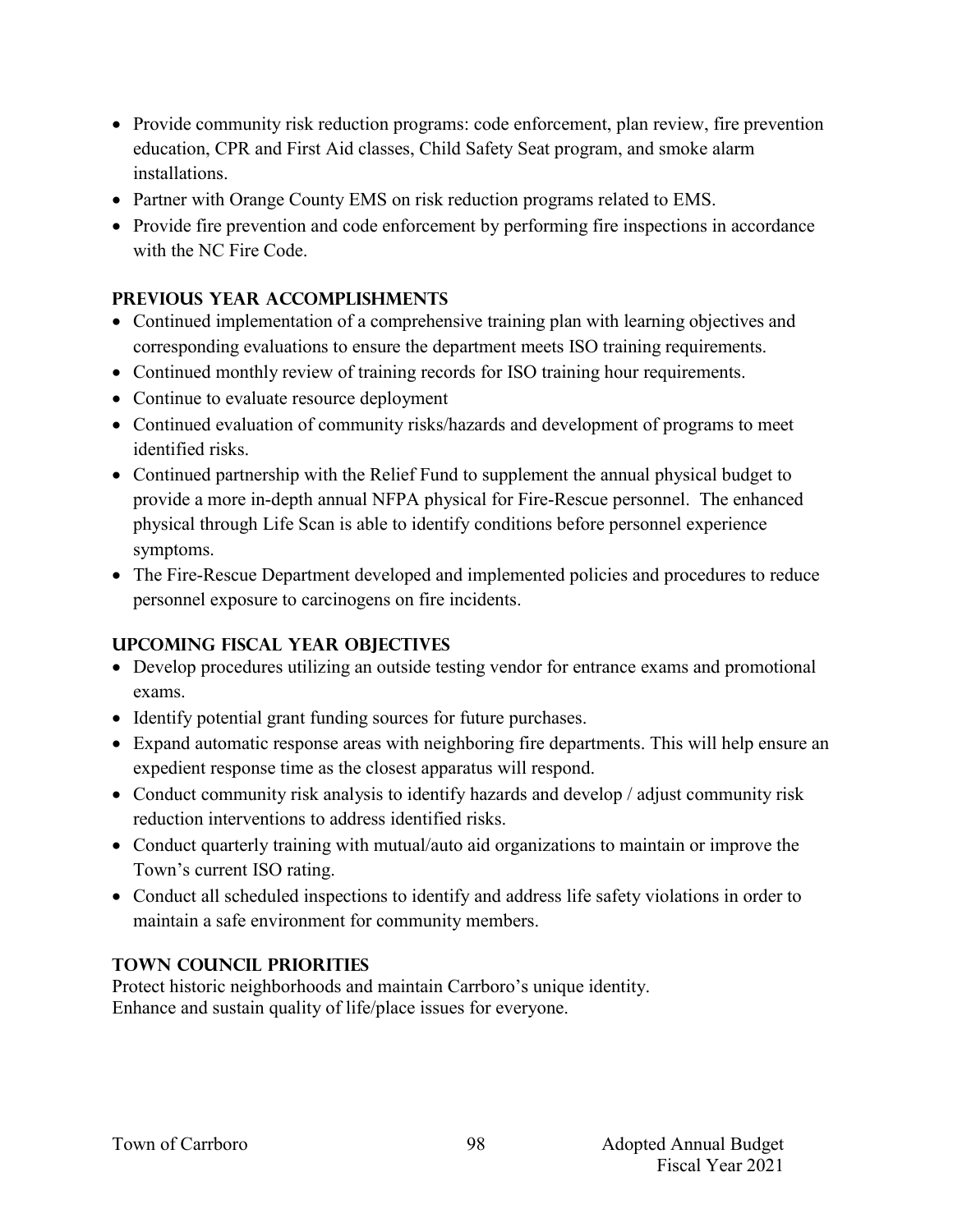### **OBJECTIVES**

- 1. Quarterly and annually review total call volume in the Town of Carrboro and the South Orange Fire District to identify trends in call volume.
- 2. Quarterly and annually review property loss from fire, total property value, and the percentage of property saved to be a piece of analyzing fire ground performance of the department.
- 3. Conduct a community risk analysis to identify hazards and develop / adjust community risk reduction interventions to address identified risks.
- 4. Evaluate incident data in an effort to obtain a response time of 6 minutes and 30 seconds or less 90% of the time within the Town of Carrboro.
- 5. Evaluate incident data in an effort to obtain a response time of 10 minutes or less 90% of calls within the South Orange Fire District.
- 6. Confirm that fire-rescue personnel will meet the annual ISO training requirements.
- 7. Confirm that 100% of life safety violations will be documented and the occupant owner charged with repairing them within 90 days.

|                                                                                         | FY 2017-18<br><b>ACTUAL</b> | FY 2018-19<br><b>ACTUAL</b>                                  | FY 2019-20<br><b>ESTIMATED</b> | FY 2020-21<br><b>PROJECTED</b> |
|-----------------------------------------------------------------------------------------|-----------------------------|--------------------------------------------------------------|--------------------------------|--------------------------------|
| Fire Inspections                                                                        | 873                         | 963                                                          | 1102                           | 942                            |
| <b>Total Responses</b>                                                                  | 2,308                       | 2,184                                                        | 1,750                          | 1,500                          |
| Fire & EMS Responses<br>- Town                                                          | 1,878                       | 1,732                                                        | 1,371                          | 1,170                          |
| Fire & EMS Responses<br>- County                                                        | 307                         | 360                                                          | 260                            | 225                            |
| 90% of calls within<br>Town limits will have a<br>response time of 6:30<br>or less      | 6:59                        | 07:01                                                        | 07:18                          | 07:06                          |
| 90% of calls within the<br>SO District will have a<br>response time of 10:00<br>or less | 9:47                        | 10:05                                                        | 09:29                          | 09:51                          |
| 100% of fire-rescue<br>personnel will meet the<br>ISO training<br>requirements          | 100%                        | 97% facility<br>training,<br>100% all<br>other<br>categories | 100%                           | 100%                           |
| 100% of life safety<br>violations repaired and<br>documented w/in 90<br>days            | 100%                        | 100%                                                         | 100%                           | 100%                           |

# **Performance Measures**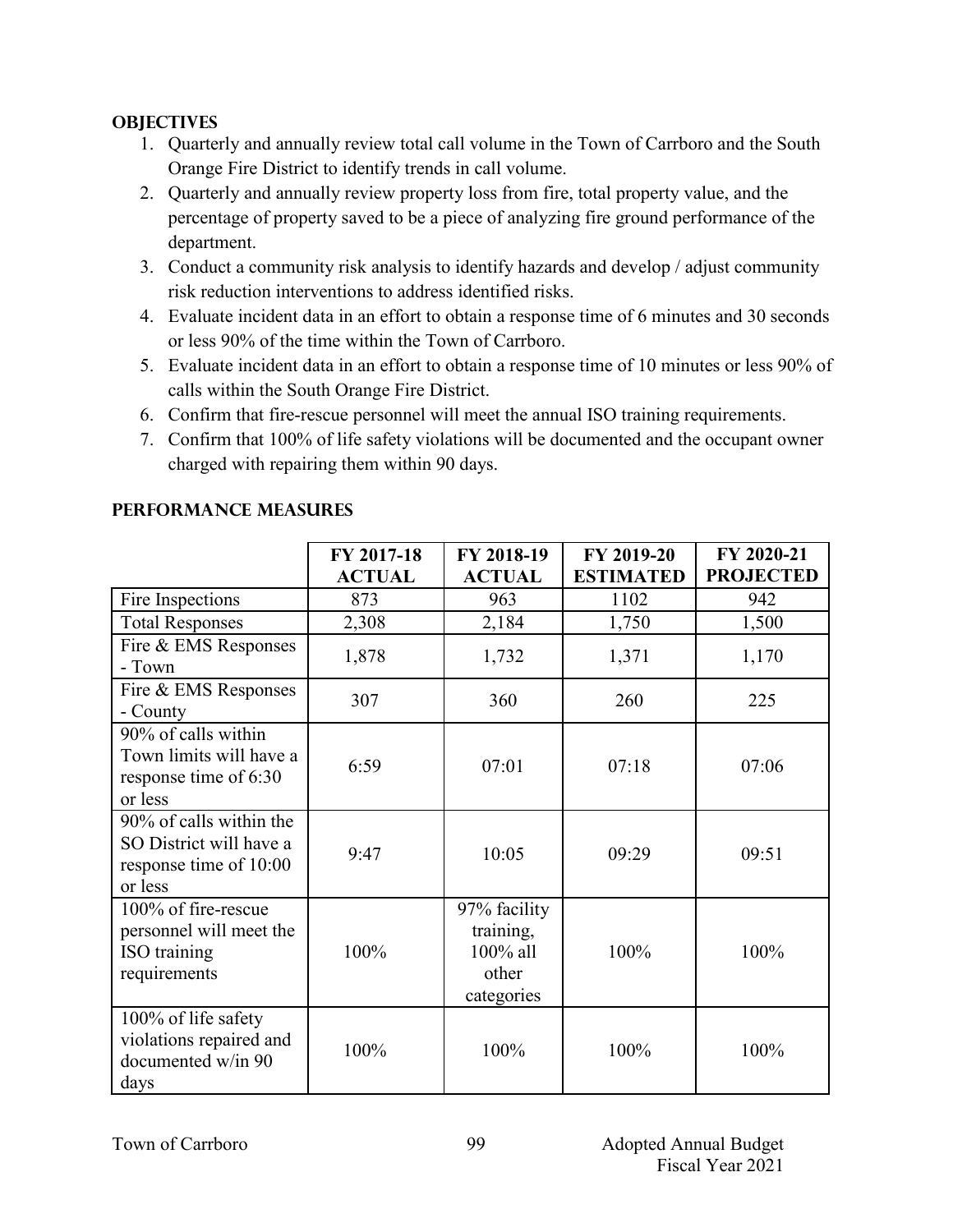# **Department Budget Summary**

# **Budget summary - fire department**

|                            |               | 2019-20        | FY 2020-21     |                   |
|----------------------------|---------------|----------------|----------------|-------------------|
|                            | 2018-19       | <b>Adopted</b> | <b>Adopted</b> |                   |
|                            | <b>Actual</b> | <b>Budget</b>  | <b>Budget</b>  | <b>Pct Change</b> |
| Personnel                  | 2,761,921     | 2,834,377      | 2,940,069      | 3.7%              |
| Operating                  | 225,289       | 253,260        | 246,114        | $-2.8%$           |
| <b>Capital Outlay</b>      | 75,580        |                |                | #DIV/0!           |
| <b>TOTAL</b>               | \$3,062,790   | \$3,087,637    | \$3,186,183    | $3.2\%$           |
|                            |               |                |                |                   |
| <b>General Revenues</b>    | 2,422,608     | 2,504,642      | 2,602,888      | 3.9%              |
| <b>Department Revenues</b> | 640,182       | 582,995        | 583,295        | 0.1%              |

#### **CHANGES IN BUDGET FROM PRIOR YEAR ADOPTED BUDGET:**

Increase in Personnel costs due to salary and insurance adjustments. Operating expenses decreased for training costs.

# **Division Level Summaries**

### **Budget summary - fire supervision**

|                            | 2018-19<br><b>Actual</b> | 2019-20<br><b>Adopted</b><br><b>Budget</b> | FY 2020-21<br><b>Adopted</b><br><b>Budget</b> | <b>Pct Change</b> |
|----------------------------|--------------------------|--------------------------------------------|-----------------------------------------------|-------------------|
| Personnel                  | 361,335                  | 365,638                                    | 370,108                                       | 1.2%              |
| Operating                  | 33,362                   | 39,200                                     | 42,150                                        | 7.5%              |
| <b>Capital Outlay</b>      | 47,709                   |                                            |                                               | #DIV/0!           |
| <b>TOTAL</b>               | \$442,406                | \$404,838                                  | \$412,258                                     | 1.8%              |
| <b>General Revenues</b>    |                          |                                            |                                               | #DIV/0!           |
| <b>Department Revenues</b> | 575,696                  | 569,795                                    | 569,695                                       | $0.0\%$           |

#### **CHANGES IN BUDGET FROM PRIOR YEAR ADOPTED BUDGET:**

Minimal increases in personnel and contractual costs.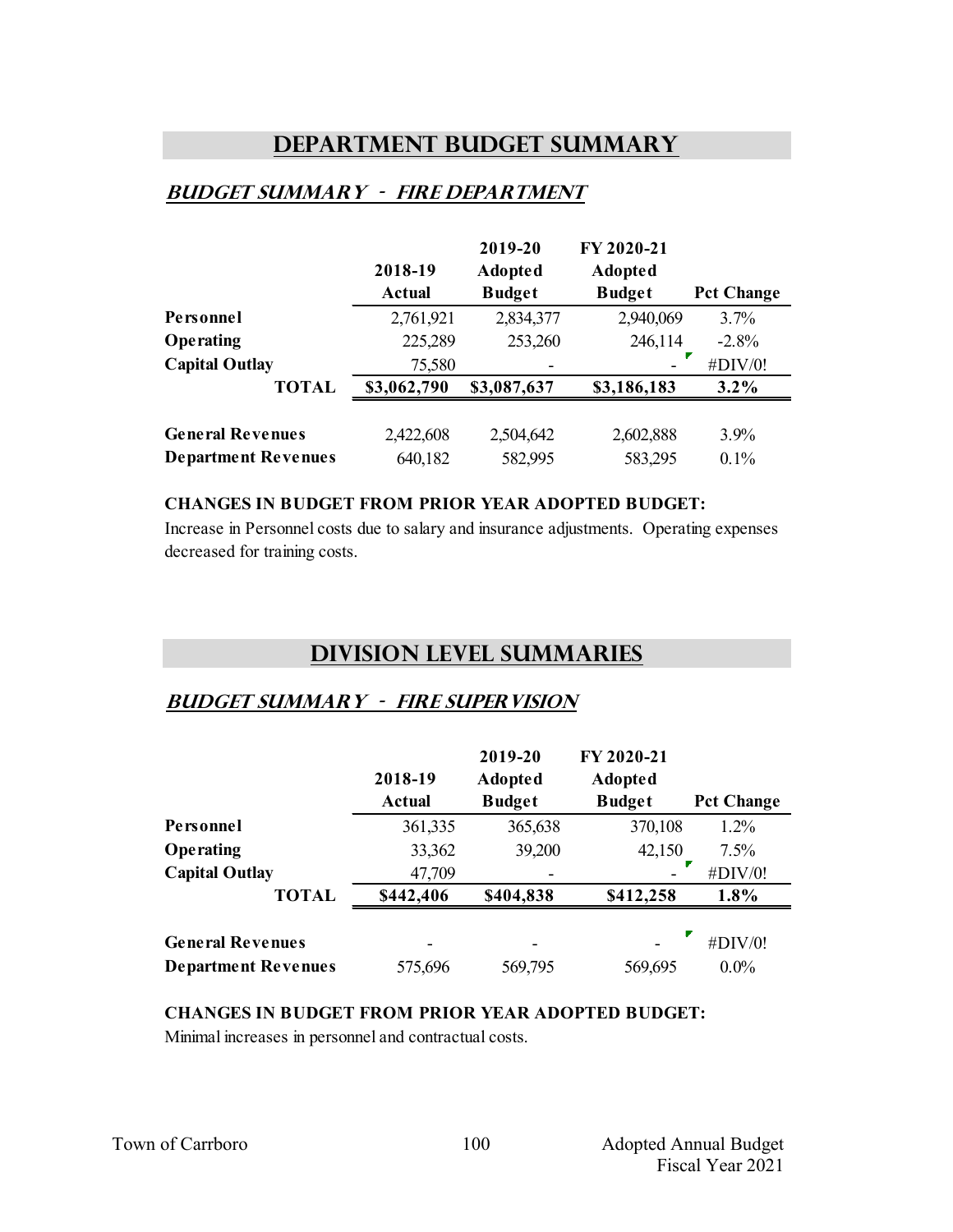# **Budget summary - fire suppression**

|                                                       | 2018-19<br><b>Actual</b> | 2019-20<br><b>Adopted</b><br><b>Budget</b> | FY 2020-21<br><b>Adopted</b><br><b>Budget</b> | <b>Pct Change</b> |
|-------------------------------------------------------|--------------------------|--------------------------------------------|-----------------------------------------------|-------------------|
| Personnel                                             | 2,400,586                | 2,468,739                                  | 2,569,961                                     | 4.1%              |
| <b>Operating</b>                                      | 191,927                  | 214,060                                    | 203,964                                       | $-4.7\%$          |
| <b>Capital Outlay</b>                                 | 27,871                   |                                            |                                               | #DIV/0!           |
| <b>TOTAL</b>                                          | \$2,620,384              | \$2,682,799                                | \$2,773,925                                   | 3.4%              |
| <b>General Revenues</b><br><b>Department Revenues</b> | 2,555,898<br>64,486      | 2,669,599<br>13,200                        | 2,760,325<br>13,600                           | $3.4\%$<br>3.0%   |

### **CHANGES IN BUDGET FROM PRIOR YEAR ADOPTED BUDGET:**

Increase in Personnel costs due to salary and insurance adjustments. Operating expenses decreased in training costs.